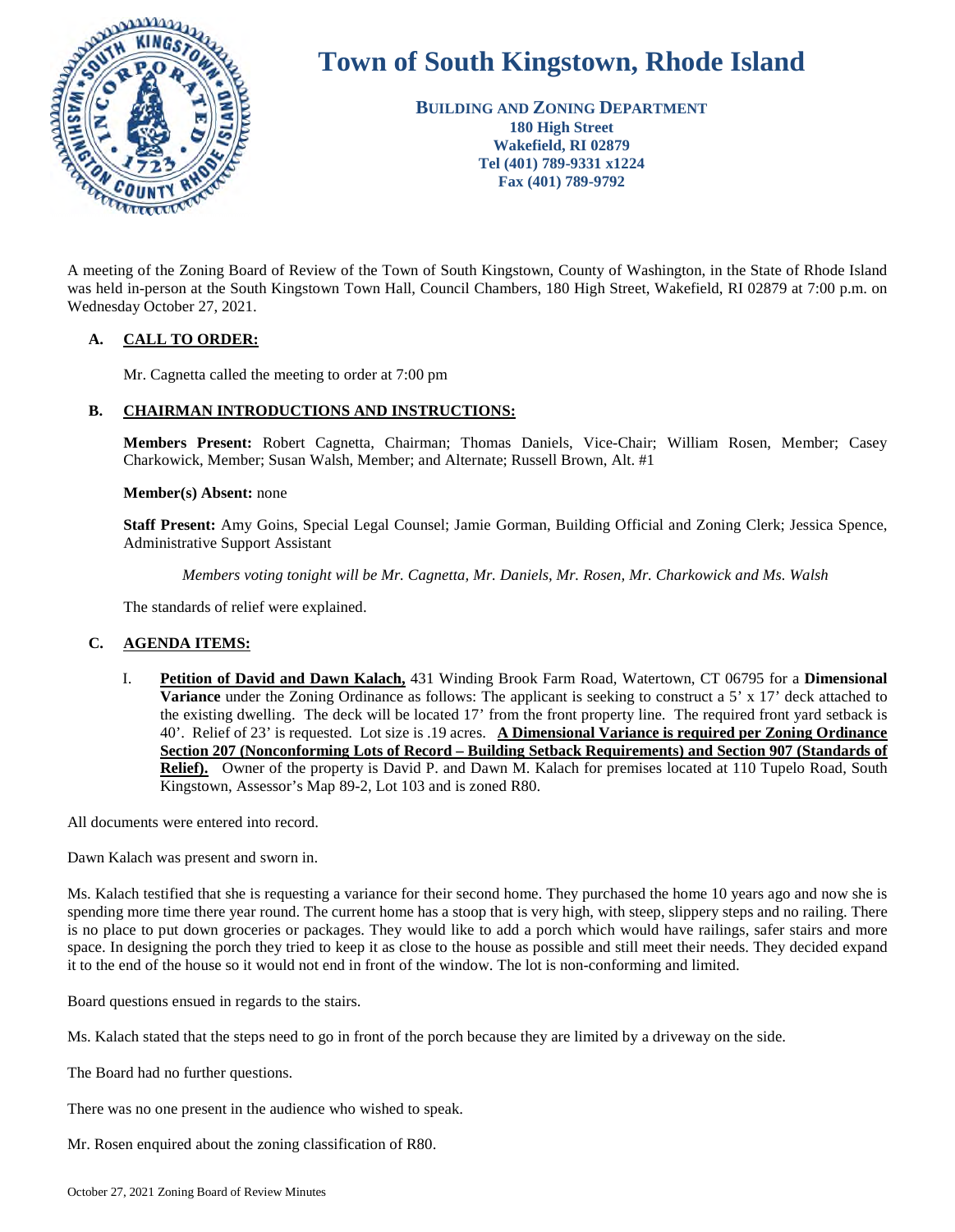Mr. Gorman explained that most of the lots in this neighborhood are severely deficient and do not meet the setbacks; the lots may have been established prior to the Zoning Ordinance requirements.

Ms. Goins explained the regulations of the zoning district for the property need to be applied, for purpose of this application there should be no concern of the hardship being the prior action of the applicant.

Mr. Cagnetta read the letter from the anonymous resident into record.

Ms. Kalach addressed the concerns in the letter and stated that the proposed porch will never be enclosed, additionally they do not want to block the natural sunlight that comes in through the front window. The proposed porch is also the most aesthetically pleasing design.

Board discussion ensued.

Whereas a motion was made.

#### **The Motion is as Follows:**

#### **The following motion, made by Mr. Rosen and duly seconded by Mr. Daniels Motion passed unanimously: Vote 5-0 (W. Rosen-Aye, T. Daniels-Aye, C. Charkowick-Aye, S. Walsh-Aye, R. Cagnetta-Aye)**

At a meeting held on October 27, 2021 regarding the Petition of David and Dawn Kalach, 431 Winding Brook Farm Road, Watertown, CT 06795 for a Dimensional Variance under the Zoning Ordinance as follows: The applicant is seeking to construct a 5' x 17' deck attached to the existing dwelling. The deck will be located 17' from the front property line. The required front yard setback is 40'. Relief of 23' is requested. Lot size is .19 acres. A Dimensional Variance is required per Zoning Ordinance Section 207 (Nonconforming Lots of Record – Building Setback Requirements) and Section 907 (Standards of Relief). Owner of the property is David P. and Dawn M. Kalach for premises located at 110 Tupelo Road, South Kingstown, Assessor's Map 89-2, Lot 103 and is zoned R80

#### **The following individuals spoke as representatives of the applicant:**

Dawn Kalach

#### **There was no one who spoke either in support of or opposition to the petition.**

#### **The following materials were entered into the record:**

- Application signed and dated August 12, 2021; Owner Authorization signed and notarized August 12, 2021; Construction Detail (1 page); Site Plan prepared by Jackson Surveying Inc., stamped by Donald Jackson PLS and dated July 2021.
- 200' Radius Map and Abutter's List; Legal Notice; Proof of Certified Mailings and Notarized Affidavit of Mailing
- Correspondence
	- o Anonymous correspondence from South Kingstown Resident

#### **Findings of Fact:**

1. The Board finds that the hardship from which the applicant seeks relief is due to the unique characteristics of the subject land or structure and not to the general characteristics of the surrounding area; and is not due to a physical or economic disability of the applicant, excepting those physical disabilities addressed in  $\S$  45-24-30(16), because the applicant is simply asking to replace an old steep stone stoop in front of her house with a reasonably sized new deck on a lot that is substantially substandard in size in relation to its R80 designation.

2. The Board finds that that the hardship is not the result of any prior action of the applicant and does not result primarily from the desire of the applicant to realize greater financial gain, because the applicant is simply looking to construct a safe front porch large enough to leave packages.

3. The Board finds that the granting of the requested variance will not alter the general character of the surrounding area or impair the intent or purpose of the zoning ordinance or the comprehensive plan upon which the ordinance is based, because the addition of the porch will be more aesthetic and will fit in well with the character of the neighborhood.

4. The Board finds that the relief to be granted is the least relief necessary, because the applicant is simply looking to expand where an existing stoop was located and replace with a reasonably sized deck to meet their needs.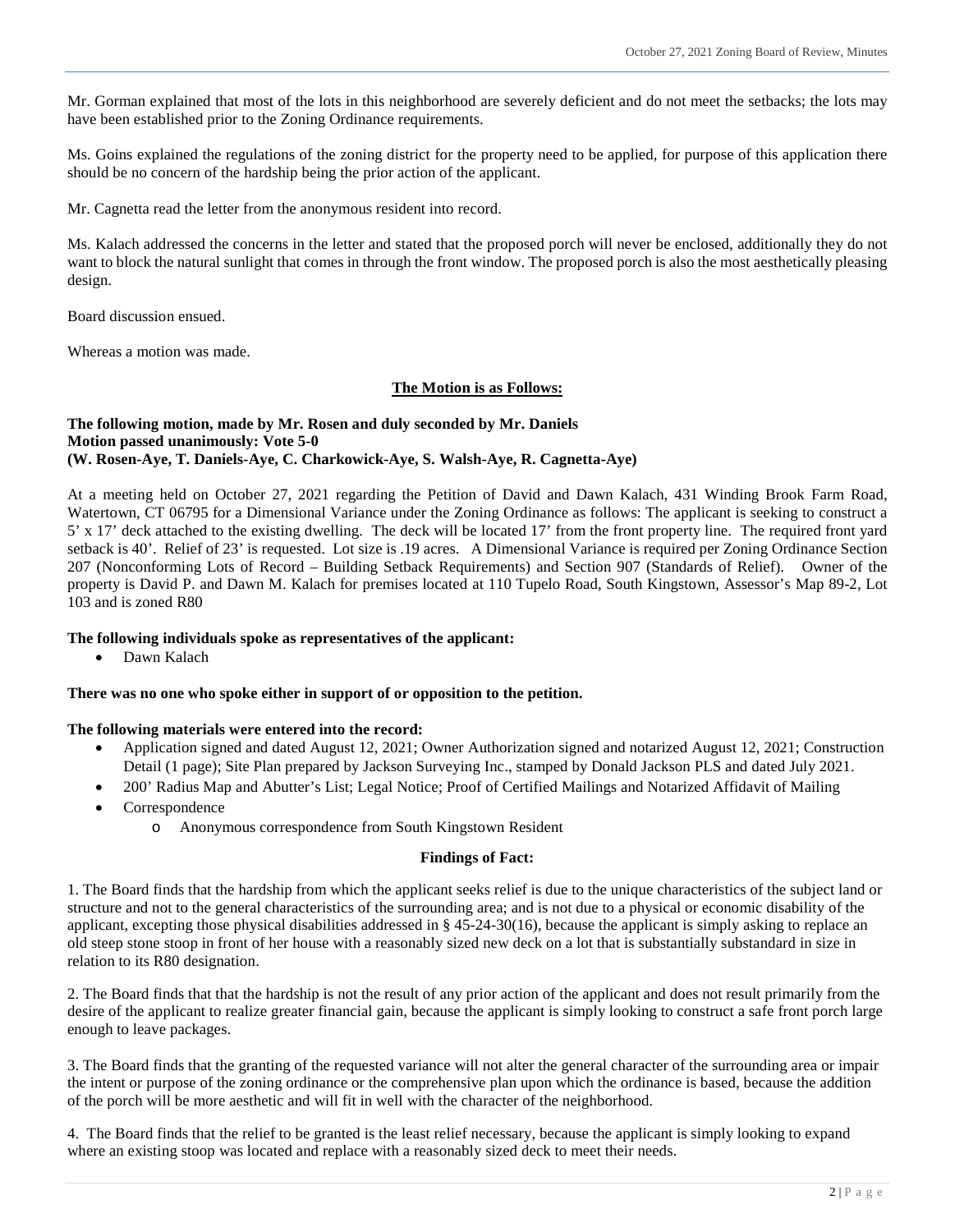5. The Board finds that that the hardship suffered by the owner of the subject property if the dimensional variance is not granted amounts to more than a mere inconvenience, because the applicant is spending more time at the property and the current front stoop is not is unsafe during inclement weather. Additionally if the porch were to be built smaller it would end in the center of the existing picture window looking out of place.

#### **Approval is subject to the following conditions**:

- There are no conditions upon this approval.
	- II. **Petition of Nicholas N. Sinchuk,** 48 Arrow Head Trail, South Kingstown, RI 02879 for a **Dimensional Variance**  under the Zoning Ordinance as follows: The applicant is seeking to remove the existing 7' x 13.5' porch and construct an 8' x 20.3'porch on the north side of the dwelling. The porch will be located 17.4' from the front property line and 11.1' from the corner side property line. The required front and corner side yard setback is 25'. Relief of 7.6' and 13.9' is requested. Lot size is .23 acres. **A Dimensional Variance is required per Zoning Ordinance Section 207 (Nonconforming Lots of Record – Building Setback Requirements) and Section 907 (Standards of Relief).** Owner of the property is Nicholas N. and Dorothy Sinchuk for premises located at 48 Arrow Head Trail, South Kingstown, Assessor's Map 34-2, Lot 91 and is zoned R20.

All the documents were entered into record.

Mr. Cagnetta read into record the correspondence from Penney and Jeffrey Hanson, 83 Arrow Head Trail

Nicholas N. Sinchuk was present and sworn in.

Mr. Sinchuk testified that the previous porch was over 35 years old and at the end of its useful life and needed to be rebuilt. He stated they would like to change the roofline to allow for more headroom on the porch and extend the porch slightly. The proposed porch will enhance the overall appeal of the house. They enjoy sitting on the front porch and the 1' northerly extension would allow for placement of rocking chairs and footstools. Due to the location of the house on the lot any deck designed would need a variance because they would not be able to meet the front setback and would require relief.

Board questions ensued

Mr. Sinchuk explained that the old porch has already been demolished. Mr. Sinchuk explained the proposed porch will fit in with the neighborhood. He then explained the dimensional relief he was seeking.

Discussion ensued in regards to placement of the stairs and if any further relief would be required.

There was no further Board discussion.

There was no one present in the audience who wished to speak.

Whereas a motion was made.

# **The Motion is as Follows:**

#### **The following motion, made by Mr. Daniels and duly seconded by Mr. Charkowick Motion passed unanimously: Vote 5-0 (T. Daniels-Aye, C. Charkowick-Aye, W. Rosen-Aye, S. Walsh-Aye, R. Cagnetta-Aye)**

At a meeting held on October 27, 2021 regarding the Petition of Nicholas N. Sinchuk, 48 Arrow Head Trail, South Kingstown, RI 02879 for a Dimensional Variance under the Zoning Ordinance as follows: The applicant is seeking to remove the existing 7' x 13.5' porch and construct an 8' x 20.3'porch on the north side of the dwelling. The porch will be located 17.4' from the front property line and 11.1' from the corner side property line. The required front and corner side yard setback is 25'. Relief of 7.6' and 13.9' is requested. Lot size is .23 acres. A Dimensional Variance is required per Zoning Ordinance Section 207 (Nonconforming Lots of Record – Building Setback Requirements) and Section 907 (Standards of Relief). Owner of the property is Nicholas N. and Dorothy Sinchuk for premises located at 48 Arrow Head Trail, South Kingstown, Assessor's Map 34-2, Lot 91 and is zoned R20.

#### **The following individuals spoke as representatives of the applicant:**

Nicholas Sinchuk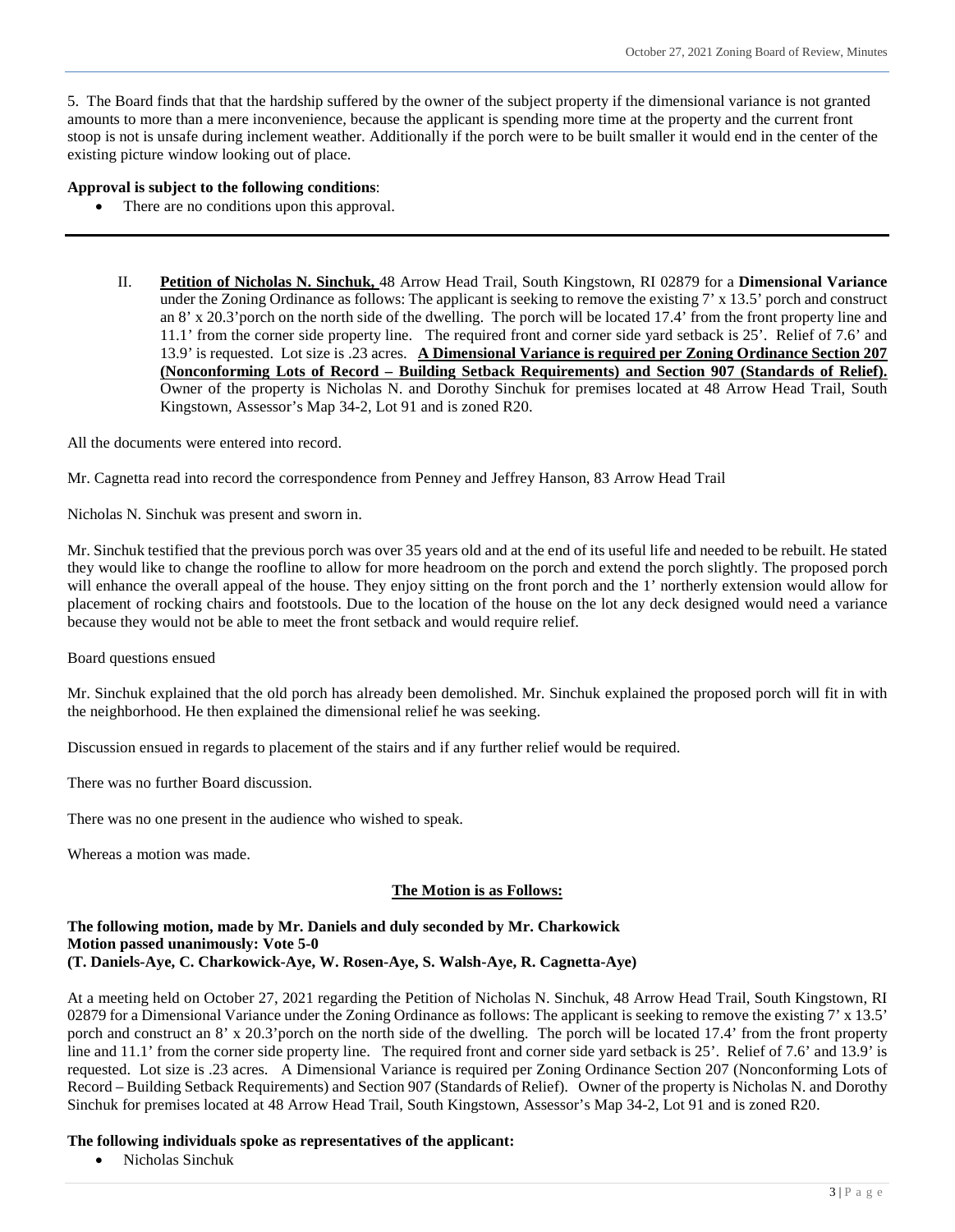# **There was no one who spoke either in support of or opposition to the petition.**

#### **The following materials were entered into the record:**

- Application signed and dated September 15, 2021; Owner Authorization signed and notarized September 15, 2021; Site Plan and Expanded View (2 pages) prepared by Christopher Palmer, PLS and dated August 8, 2021; Proposed Porch Site Plan (2 pages); Photo (1 page)
- 200' Radius Map and Abutter's List; Legal Notice; Proof of Certified Mailings and Notarized Affidavit of Mailing
- Correspondence
	- o Penney and Jeffrey Hanson, 83 Arrow Head Trail

### **Findings of Fact:**

1. The Board finds that the hardship from which the applicant seeks relief is due to the unique characteristics of the subject land or structure and not to the general characteristics of the surrounding area; and is not due to a physical or economic disability of the applicant, excepting those physical disabilities addressed in § 45-24-30(16), because this is a small, nonconforming lot and the proposed deck expansion will modernize and square off the existing structure improving the general overall aesthetics.

2. The Board finds that that the hardship is not the result of any prior action of the applicant and does not result primarily from the desire of the applicant to realize greater financial gain, because this is the applicant's primary residence and he is simply looking to extend the front porch for greater accessibility and to utilize the front deck to its maximum potential.

3. The Board finds that the granting of the requested variance will not alter the general character of the surrounding area or impair the intent or purpose of the zoning ordinance or the comprehensive plan upon which the ordinance is based, because there are a number of smaller homes with front porches that also required setback relief due to the small nature of the lots and the location of the houses in this neighborhood.

4. The Board finds that the relief to be granted is the least relief necessary, because the applicant is only modifying the front porch to the limit of what is livable and is not overextending the use of this property.

5. The Board finds that that the hardship suffered by the owner of the subject property if the dimensional variance is not granted amounts to more than a mere inconvenience, because the applicant will not have the full use and enjoyment of the front area of his home.

# **Approval is conditional subject to the following conditions**:

- A site plan to be reviewed by the Building Official prior to issuance of any building permits that clearly indicates the location of the stairs and meets both the Building Code and the Zoning Ordinance requirements.
	- III. **Petition of Daniel and Mary Beth Haskins,** 51 Prospect Road, South Kingstown, RI 02879 for a **Special Use Permit**  under the Zoning Ordinance as follows: The applicant is seeking to demolish and reconstruct a one-bedroom accessory dwelling in conformance with the FEMA regulations. The proposed dwelling does not exceed 50% of the existing floor area. Lot size is .39 acres. **A Special Use Permit is required per Zoning Ordinance Section 202 (Building, Structure or Land Nonconforming by Use), Section 203 (Special Use Permit for Addition, Enlargement, Expansion or Intensification) and Section 907 (Standards of Relief).** Owner of the property is Daniel W. and Mary Beth Haskins, for premises located at 51 Prospect Road, South Kingstown, Assessor's Map 93-1, Lot 61 and is zoned R20.

All documents were entered into record.

Attorney Matthew Landry was present for the applicant.

Mr. Landry stated the Daniel and Mary Beth Haskins are present as well as Lori Keene from Keene Architectures. Mr. Landry explained the history of this lot. They are seeking to demolish and reconstruct the existing one-bedroom cottage on this property. This will have no effect on the primary dwelling. The current cottage is located about 1' from the property line and is roughly 1300 square feet in size. The cottage is a legal non-conforming use and the ordinance requires a SUP for any modifications to the property. The property is within CRMC, RI DEM and SAMP regulatory statues. They have received a preliminary determination from CRMC which set forth the 50' coastal buffer; because the building will be modified by more than 50% the building must be moved outside of the 50' buffer zone. The cottage is also being moved to comply with zoning setbacks so no dimensional variance is required. The property will also comply with all FEMA regulations due. This lot is also within the Special Flood Overlay District which has its own requirements which were also incorporated into the design. The proposed cottage is roughly 1140 sf with about 440 sf of decking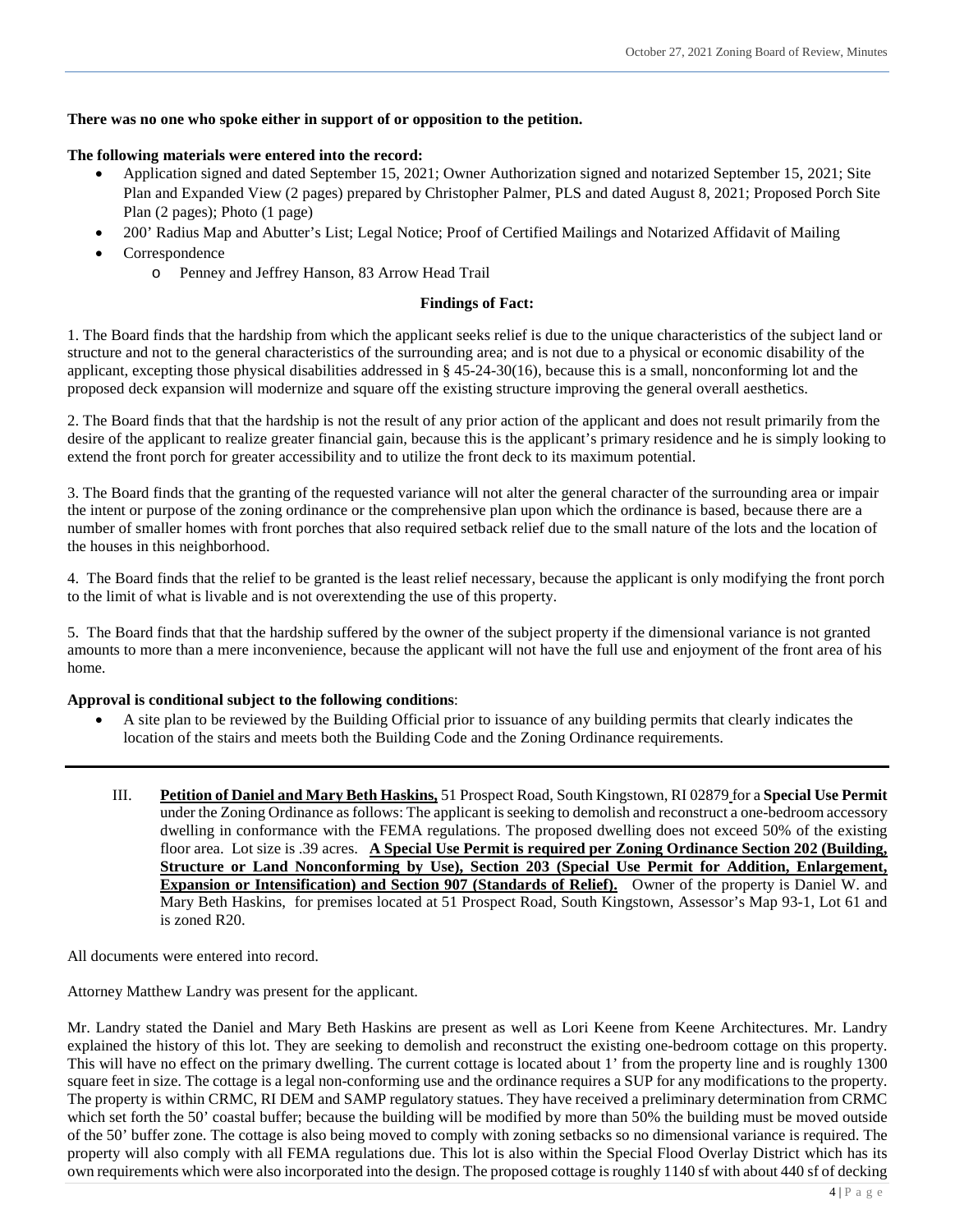which meets all of the different regulatory perimeters. They are currently seeking a SSD with RI DEM to make sure the existing OWTS will be sufficient. They do not foresee any issues with the septic because it was upgraded with a denitrification system in 2008; additionally they have not changed the existing bedroom count.

Lori Keene, Architect was present and testified.

Ms. Keene explained the proposed design and the reasoning behind the design.

Applicant's Exhibit's #'s 1-4 submitted, aerial photographs of the property.

Board questions ensued about setbacks and property lines.

Mr. Landry stated that they will submit a site plan clearly delineating all setbacks.

Board questions ensued.

Mary Beth Haskins was sworn in.

Ms. Haskins explained that they believe the original cottage was used as a chauffeur's house. The cottage will not be used as a rental property, either Ms. Haskin's mother or sister will be using the cottage.

Ms. Keene clarified the property setbacks.

Ann Travers was present and sworn in. She resides at 37 Prospect Road and is directly abutting. She has some question in regards to the current retaining wall which is currently bowing into her yard. She also had some questions in regards to the rain garden.

Ms. Keane stated that the retaining wall would either be repaired or rebuilt in kind. The rain garden will be perfectly flat with a small divot in the center and is designed so that any runoff will be contained on the subject property.

Mr. Landry stated that CRMC also requires any structure over 600' to contain all rain water runoff onsite.

Mr. Gorman stated that if the Board approves this petition they could make the retaining wall a condition of approval to be reviewed by the Building Official during the permitting process.

There was no one else present in the audience who wished to speak.

Mr. Landry had no further testimony to put before the Board and stated that they would be willing to work with the Building Official in regards to the retaining wall.

There was no further Board discussion.

Whereas a motion was made.

# **The Motion is as Follows:**

# **The following motion, made by Mr. Charkowick and duly seconded by Mr. Rosen Motion passed unanimously 5-0**

# **(C. Charkowick-Aye, W. Rosen-Aye, S. Walsh-Aye, T. Daniels-Aye, R. Cagnetta-Aye)**

At a meeting held on October 27, 2021 regarding the Petition of Daniel and Mary Beth Haskins, 51 Prospect Road, South Kingstown, RI 02879 for a Special Use Permit under the Zoning Ordinance as follows: The applicant is seeking to demolish and reconstruct a one-bedroom accessory dwelling in conformance with the FEMA regulations. The proposed dwelling does not exceed 50% of the existing floor area. Lot size is .39 acres. A Special Use Permit is required per Zoning Ordinance Section 202 (Building, Structure or Land Nonconforming by Use), Section 203 (Special Use Permit for Addition, Enlargement, Expansion or Intensification) and Section 907 (Standards of Relief). Owner of the property is Daniel W. and Mary Beth Haskins, for premises located at 51 Prospect Road, South Kingstown, Assessor's Map 93-1, Lot 61 and is zoned R20.

#### **The following individuals spoke as representatives of the applicant:**

- Attorney Matthew Landry
- Lori Keene, AIA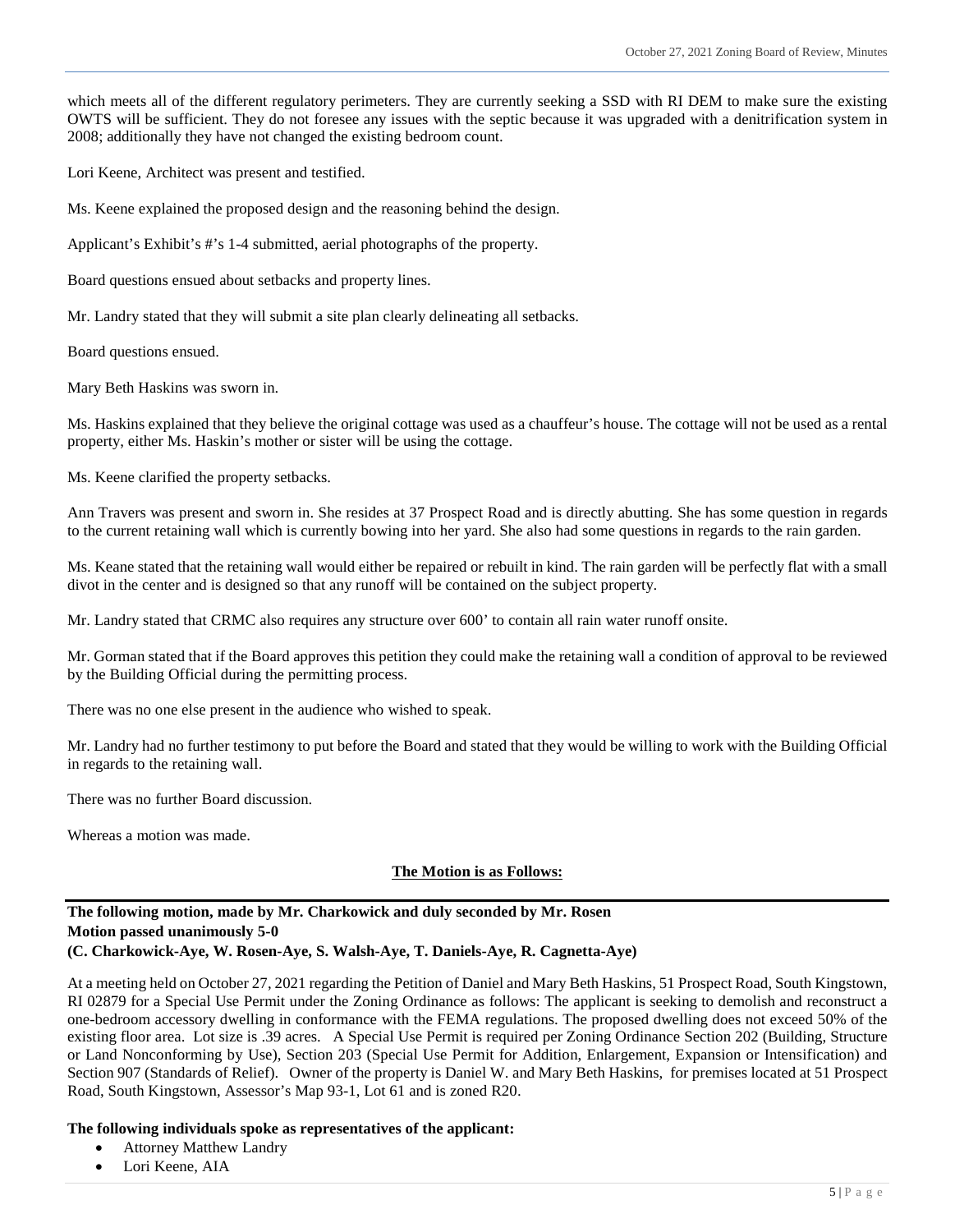Mary Beth Haskins, applicant

#### **The following spoke in regards to the petition:**

Ann Travers, 37 Prospect Road

# **The following materials were entered into the record:**

- Application with Cover Letter and Exhibit A signed and dated August 10 and 12, 2021; Owner Authorization signed and notarized August 10, 2021; RI CRMC Preliminary Determination (2 pages); Correspondence from RI Heritage Commission received June 10, 2021 (1 page); Draft Site Plan (1 page) prepared by Frisella-Balch & Associates dated December 21, 2015; Building Elevations, Floor Plans and Proposed Building Location Site Plan (4 pages) prepared by Keene Architecture dated September 8 & 9, 202; Site Drainage Plan (1 page) prepared by Richard Pastore, PE and dated August 12, 2021
- 200' Radius Map and Abutter's List; Legal Notice; Proof of Certified Mailings and Notarized Affidavit of Mailing
- Applicant's Exhibits #1-4, aerial photographs

#### **Findings of Fact:**

1. The Board finds that the special use is specifically authorized by this Ordinance, because a Special Use Permit is required per Zoning Ordinance Section 202 (Building, Structure or Land Nonconforming by Use), Section 203 (Special Use Permit for Addition, Enlargement, Expansion or Intensification) and Section 907 (Standards of Relief).

2. The Board finds that the special use meets all of the criteria set forth in the subsection of this Ordinance authorizing such special use, because the testimony and documentation presented support the necessary criteria as defined within the Ordinance.

3. The Board finds that granting of the special use permit will not alter the general character of the surrounding area or impair the intent or purpose of this Ordinance or the Comprehensive Plan of the Town. In so doing, the Board has considered whether or not satisfactory provisions and arrangements have been or will be made concerning, but not limited to the following matters, where applicable:

- (i) Ingress and egress to the lot and to existing or proposed structures thereon with particular reference to automotive and pedestrian safety and convenience, traffic flow and control, and access in case of fire, emergency or catastrophe; the proposed replacement cottage will use the same ingress and egress as the previous cottage. Additionally, the replacement cottage will be moved further away from property setbacks.
- (ii) Off-street parking and loading areas where required, with particular attention to the items in subsection A.1., above, and the noise, glare or odor effects of the special use permit on adjoining lots; because this is a replacement structure with offstreet parking already in place. There will be no additional noise, glare or odor.
- (iii) Trash, storage and delivery areas with a particular reference to the items in (i) and (ii) above; Utilities, with reference to locations, availability and compatibility; trash, storage and utilities are already existing.
- (iv) Screening and buffering with reference to type, dimensions and character; existing landscaping already in place.
- (v) Signs, if any, and exterior lighting with reference to glare, traffic safety, and compatibility and harmony with lots in the zoning district; not applicable.
- (vi) Required yards and other open space; not applicable.
- (vii) General compatibility with lots in the same or abutting zoning districts, because this is a replacement cottage and the proposed design will fit in well with the surrounding neighborhood.

#### **Approval is conditional and subject to the following:**

- The decision is a Conditional Zoning Approval and is conditioned upon any, if necessary, further CRMC approvals and will have a two-year expiration from the recorded date per Section 908 of the Zoning Ordinance with the right to extend if necessary.
- Review by the Building Official in regards to any modifications or reconstruction of the existing retaining wall prior to any work commencing on the above mentioned retaining wall.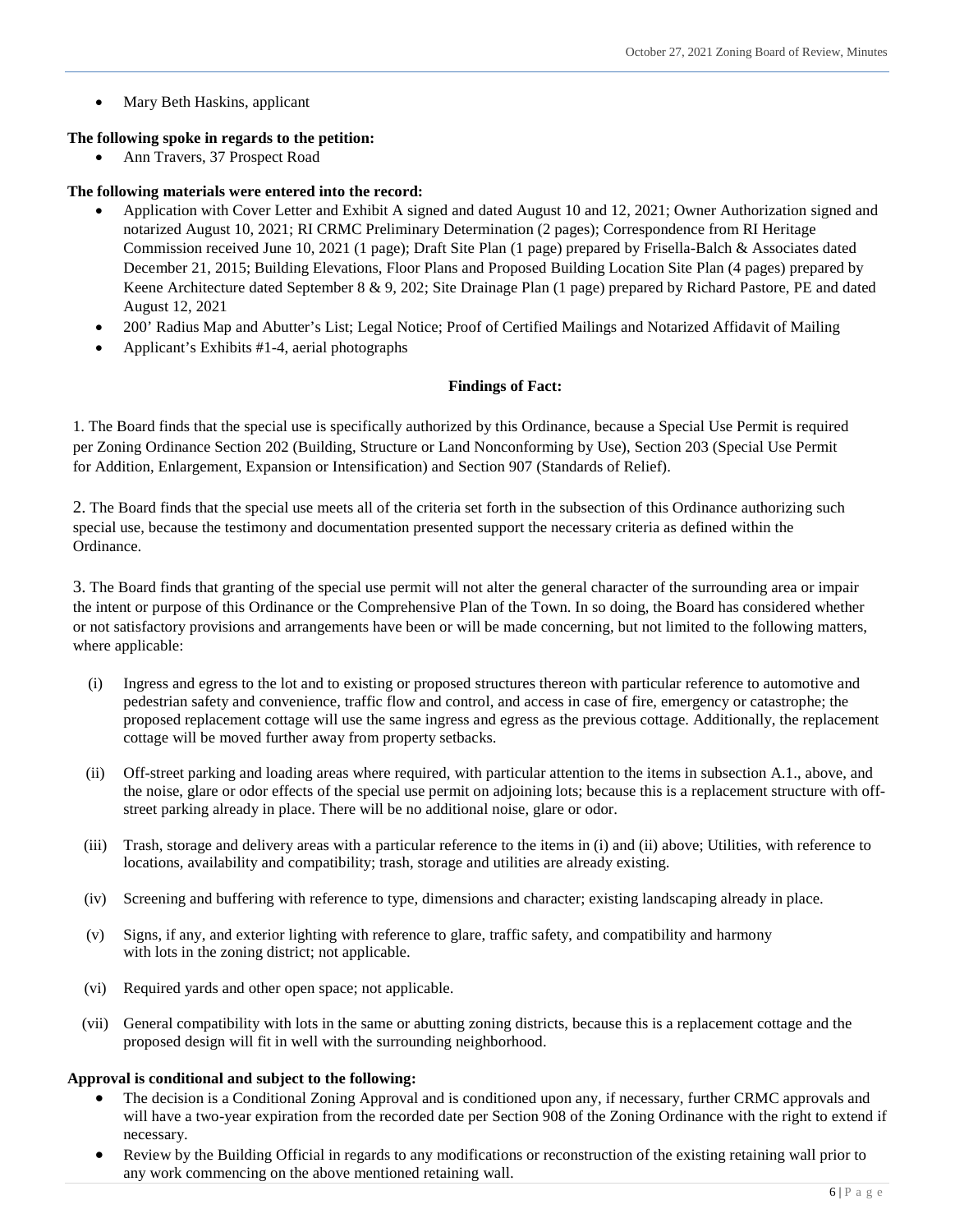IV. **Petition of Peter Loconte,** 5 Limestone Road, Armonk, NY 10504 For a **Special Use Permit** under the Zoning Ordinance as follows: The applicant is seeking the approval of a Special Use Permit to locate an Onsite Wastewater Treatment System (OWTS) within 150' of a wetland. The OWTS will service a proposed two-bedroom dwelling. A Special Use Permit was previously granted for the OWTS on February 21, 2018, but construction has not commenced and approval has since expired. Lot size is .13 acres. **A Special Use Permit is required per Zoning Ordinance Section 504.1 (Special Use Permits-Location of OWTS) and Section 907 (Standards of Relief).** Property is owned by Peter Loconte for premises located in South Kingstown, Assessor's Map 89-2, Lot 45 and is zoned R80.

All documents were entered into record.

Mr. Cagnetta summarized the three (3) correspondence that were submitted prior to the hearing.

- Douglas Shapiro, 19 Teal Drive, received October 20, 2021
- o Mary-Gail Smith, 17 Periwinkle Drive West, received October 19, 2021
- o Ann Sarpu, 17 Marine Drive, received October 25, 2021

Sergio Cherenzia, PE was present and sworn in.

Mr. Cherenzia stated his clients were present in the audience tonight and gave a brief overview of the project and explained the lot specifications and its coastal restraints. The property is under RI DEM critical management and CRMC regulatory statues. There is a valid OWTS permit on the property. The soil evaluations remain current as long as the OWTS permit is active and given the time frame it not likely that ground water changes would be significant. CRMC assent was granted in 2018 and expired on June 15, 2021 but an extension was granted with a new expiration of June 15, 2022.

Applicant's Exhibit #1 submitted, CRMC Assent Extension.

Mr. Cherenzia explained that construction needs to be completed prior to the expiration of the OWTS permit application and CRMC assent.

Mr. Cherenzia explained that he worked with the previous owners in obtaining all necessary permits and is now working with Mr. Loconte, the new owner of the property, who is looking to move forward with construction.

Mr. Cherenzia explained the OWTS specifications in detail. Mr. Cherenzia then noted the zoning requirements and that no dimensional relief will be needed. He indicated that during construction, construction vehicles will be closely monitored. Also a house of this size should be a relatively quick build. Mr. Cherenzia then explained the storm water runoff and sediment control plans. They are on public water and all other utilities will be serviced. The proposed structure will be FEMA and Flood compliant. Mr. Loconte is looking to make this his retirement home.

Board questions ensued in regards to the flagged wetlands in 2009.

Mr. Cherenzia explained that by virtue of the fact that CRMC extended the permit that the wetlands have not changed.

Questions and discussion ensued in regards to the previous Conservation Commissions report.

Mr. Cherenzia reviewed how they had accommodated the Conservation Commission's recommendations.

Board questions ensued in regards to construction of the proposed structure and flood zone requirements.

Mr. Cherenzia then explained the water table was 12" where the test pits were taken, the minimum requirement. The structure will be elevated to meet flood requirements and any lower level enclosures will meet all of the required codes.

Brian McCuin, contractor was present and sworn in.

Board questions ensued in regards to site conditions

Mr. McCuin explained that they are accustomed to working on tight sites and are used to accommodating construction traffic and local traffic. The build will take roughly 10 months.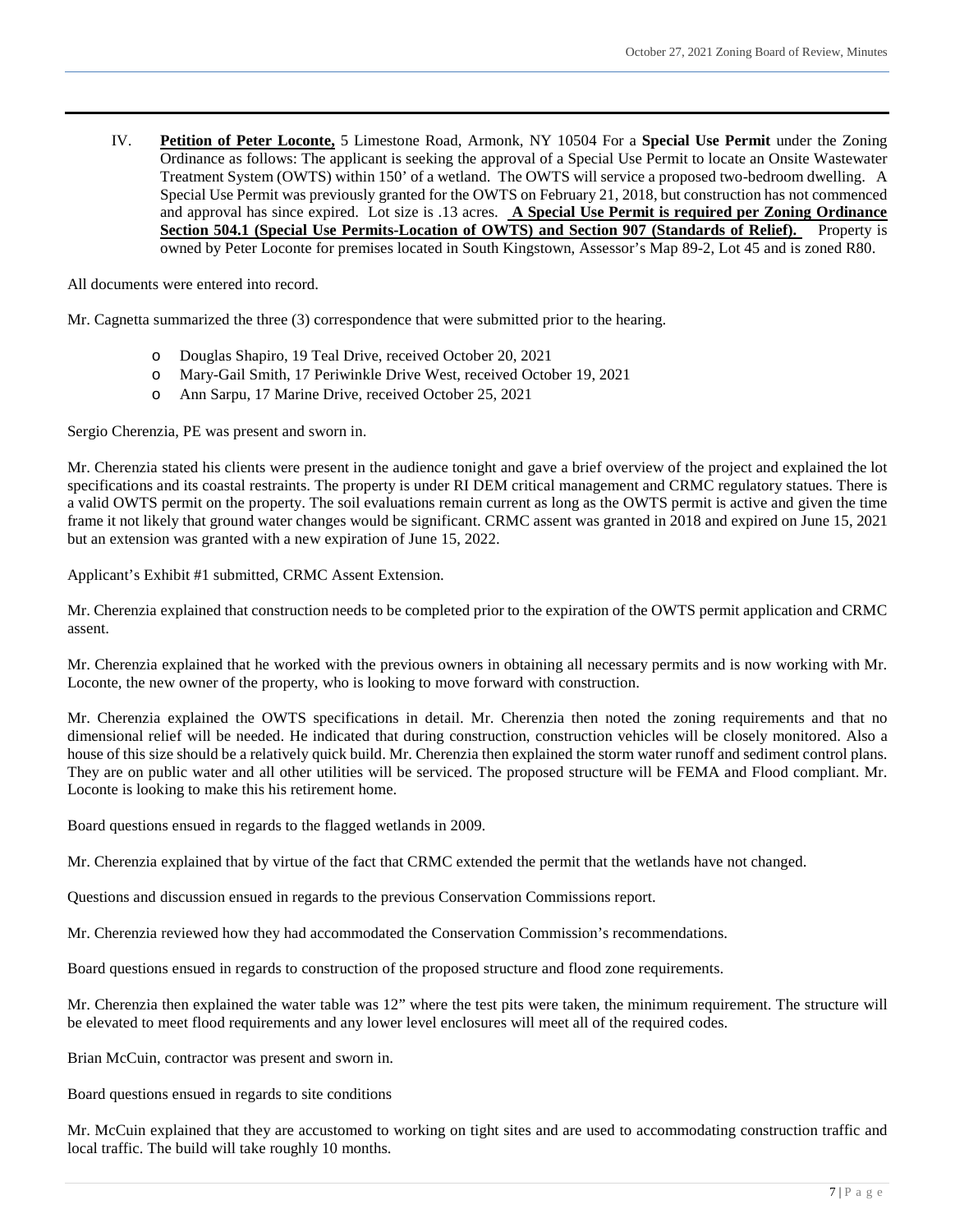There was no one present in the audience who wished to speak.

Board discussion ensued.

Whereas a motion was made.

#### **The Motion is as Follows:**

# **The following motion, made by Mr. Charkowick and duly seconded by Mr. Rosen Motion passed unanimously 5-0 (C. Charkowick-Aye, W. Rosen-Aye, S. Walsh-Aye, T. Daniels-Aye, R. Cagnetta-Aye)**

At a meeting held on October 27, 2021 regarding the Petition of Peter Loconte, 5 Limestone Road, Armonk, NY 10504 For a Special Use Permit under the Zoning Ordinance as follows: The applicant is seeking the approval of a Special Use Permit to locate an Onsite Wastewater Treatment System (OWTS) within 150' of a wetland. The OWTS will service a proposed two-bedroom dwelling. A Special Use Permit was previously granted for the OWTS on February 21, 2018, but construction has not commenced and approval has since expired. Lot size is .13 acres. A Special Use Permit is required per Zoning Ordinance Section 504.1 (Special Use Permits-Location of OWTS) and Section 907 (Standards of Relief). Property is owned by Peter Loconte for premises located in South Kingstown, Assessor's Map 89-2, Lot 45 and is zoned R80.

# **The following individuals spoke as representatives of the applicant:**

- Sergio Cherenzia, PE
- Brian McCuin, contractor

#### **There was no one present who spoke either in favor of or opposition to the petition.**

#### **The following materials were entered into the record:**

- Application with Cover Letter signed and dated September 15, 2021; Owner Authorization signed and notarized September 16, 2021; Site Plan prepared by Cherenzia & Associates, Ltd. (C-1) dated September 16, 2021; Floor Plan (1 page); Engineering Report (122 pages) prepared by Cherenzia & Associates, Ltd. and dated September 2021 and stamped by Sergio Cherenzia PE; Zoning Board of Review Recorded Decision (3 pages) granted February 21, 2018 and Recorded March 14, 2018 Book L1668 and Page 380; RI DEM OWTS Construction Permit; Location Map prepared by Cherenzia & Associates, Ltd. (2 pages) dated April 29, 2016 with Revisions October 24, 2016 & November 28, 2016 and stamped by Nathan Lauder, PLS and Sergio Cherenzia, PE
- 200' Radius Map and Abutter's List; Legal Notice; Proof of Certified Mailings and Notarized Affidavit of Mailing
- Applicant's Exhibit #1 submitted, CRMC Assent Extension.
- Correspondence
	- o Douglas Shapiro, 19 Teal Drive, received October 20, 2021
	- o Mary-Gail Smith, 17 Periwinkle Drive West, received October 19, 2021
	- o Ann Sarpu, 17 Marine Drive, received October 25, 2021

## **Findings of Fact:**

- 1. The Board finds that the special use is specifically authorized by this Ordinance, because a Special Use Permit is required per Zoning Ordinance Section 504.1 (Special Use Permits-Location of OWTS) and Section 907 (Standards of Relief).
- 2. The Board finds that the special use meets all of the criteria set forth in the subsection of this Ordinance authorizing such special use, because the testimony and documentation presented support the necessary criteria as defined within the Ordinance.
- 3. The Board finds that granting of the special use permit will not alter the general character of the surrounding area or impair the intent or purpose of this Ordinance or the Comprehensive Plan of the Town. In so doing, the Board has considered whether or not satisfactory provisions and arrangements have been or will be made concerning, but not limited to the following matters, where applicable:
	- (i) Ingress and egress to the lot and to existing or proposed structures thereon with particular reference to automotive and pedestrian safety and convenience, traffic flow and control, and access in case of fire, emergency or catastrophe; the lot will have sufficient ingress and egress and will meet all of the dimensional setback regulations.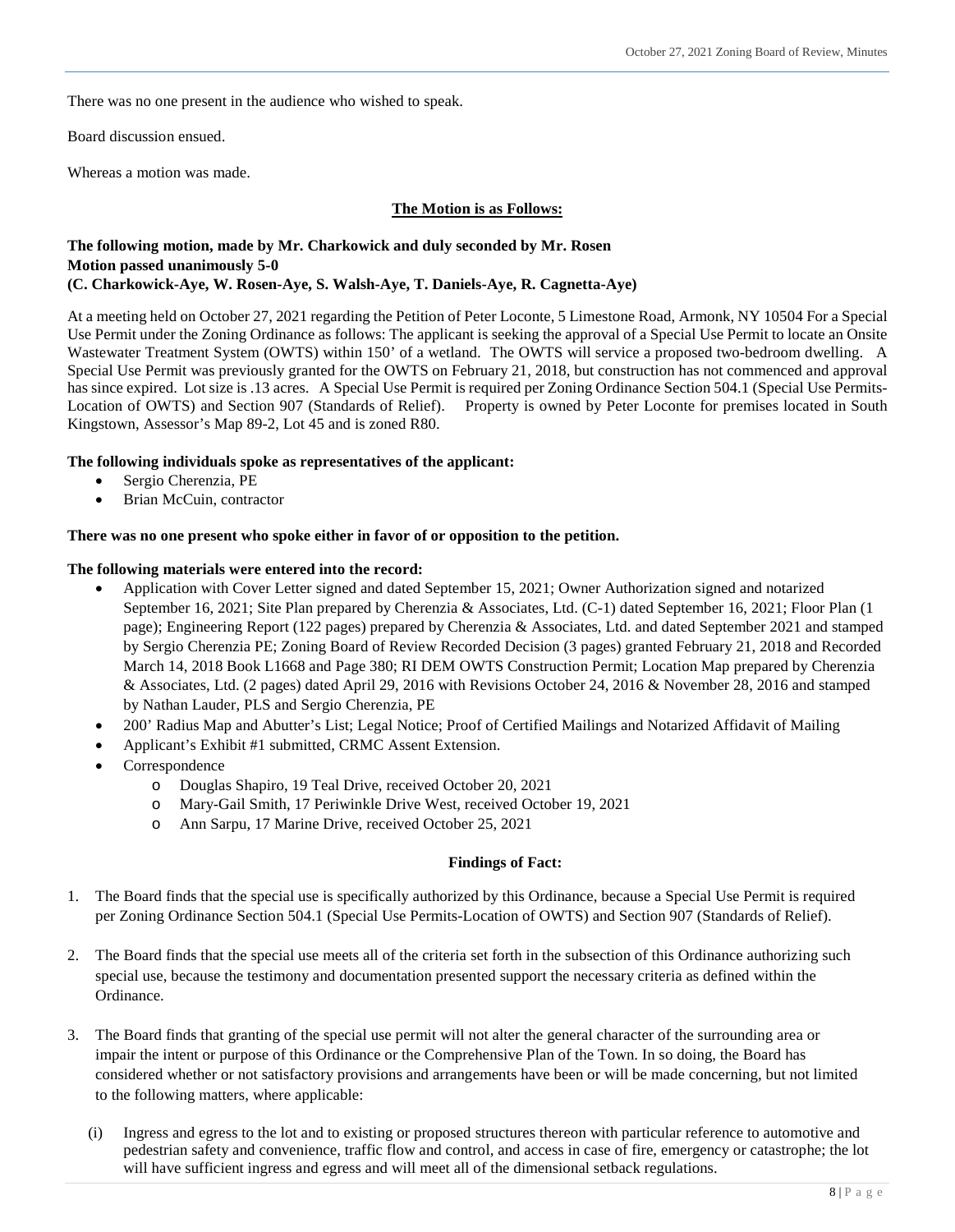- (ii) Off-street parking and loading areas where required, with particular attention to the items in subsection A.1., above, and the noise, glare or odor effects of the special use permit on adjoining lots; not applicable.
- (iii) Trash, storage and delivery areas with a particular reference to the items in (i) and (ii) above; Utilities, with reference to locations, availability and compatibility; not applicable.
- (iv) Screening and buffering with reference to type, dimensions and character; not applicable.
- (v) Signs, if any, and exterior lighting with reference to glare, traffic safety, and compatibility and harmony with lots in the zoning district; not applicable.
- (vi) Required yards and other open space; the proposed OWTS will conform to all RI DEM and CRMC regulations for the lot.
- (vii) General compatibility with lots in the same or abutting zoning districts, because there are many other small nonconforming lots in this area that have similar limitations. Additionally, the applicant has proven that the proposed OWTS is the best system for this particular parcel and the applicant also successfully addressed the concerns put forth in the Conservation Commission's previous advisory.

#### **Approval is subject to the following conditions:**

- There are no conditions upon this decision.
	- V. **Petition of 629 Succotash Road, LLC d/b/a Matunuck Oyster Bar,** 629 Succotash Road, South Kingstown, RI 02879 for a **Special Use Permit** under the Zoning Ordinance as follows: The applicant is seeking further extension of the existing Special Use Permit to permanently establish the existing tent over the exterior dining area. The tent was previously authorized for the allocation of seating due to COVID-19 restrictions. Lot size is .8 acres. **A Special Use Permit is required per Zoning Ordinance Section 907C (Continuation or Extension of Special Uses).** Owner of the property is PKW LLC for premises located at 629 Succotash Road, South Kingstown, Assessor's Map 87-2, Lot 189 and is zoned CW (Commercial Waterfront).

All documents were entered into record.

Attorney Christine Dibiase was present for the applicant.

Ms. Dibiase explained that in the Fall of 2020 in response to COVID 19 restrictions and guidelines the applicant took undertook several measures to continue to operate his restaurant including adding a roof deck, barge dining and creating a tented area. This allowed the applicant to create the necessary seating configurations set forth under the Governor's order which are still applicable until April 2022. Customer's dining expectations have changed due to the pandemic which is why they are here tonight to continue and existing SUP to make the tent a permanent structure, similar to the SUP granted for the roof deck last fall. Since the tent has been erected there have been no complaints from neighbors and no code issues regarding the tent structure itself.

In regards to the letter from the Salt Pond Coalition and the OWTS, there is no intent to expand the seating capacity. They will be working within the seating capacity set forth by the Fire Marshall and the Town. The roof deck and dining barge are seasonal in use, the tent will be used year round and will enable the applicant to meet the comfort levels of different customers in regards to spacing and separation.

Board questions ensued.

Ms. Dibiase further reiterated that the current tent will be the ten that remains; this is a high quality tent that is important to the operation of the restaurant and does not need to be taken down during inclement weather.

Perry Raso was present and sworn in.

The tent is snow and wind load rated for the State Building requirements and if needed the tent can be taken down by the tent installation company. The tent is cabled into the ground and the building structure. There have been no concerns in regards to noise due to the tent. There is no increase in seating capacity and due to reservation protocol in place the waiting time has been greatly reduced limiting the amount of patrons waiting around. The tent is heated by propane heaters that run along the rails.

Questions ensued in regards to the State moratorium in regards to COVID.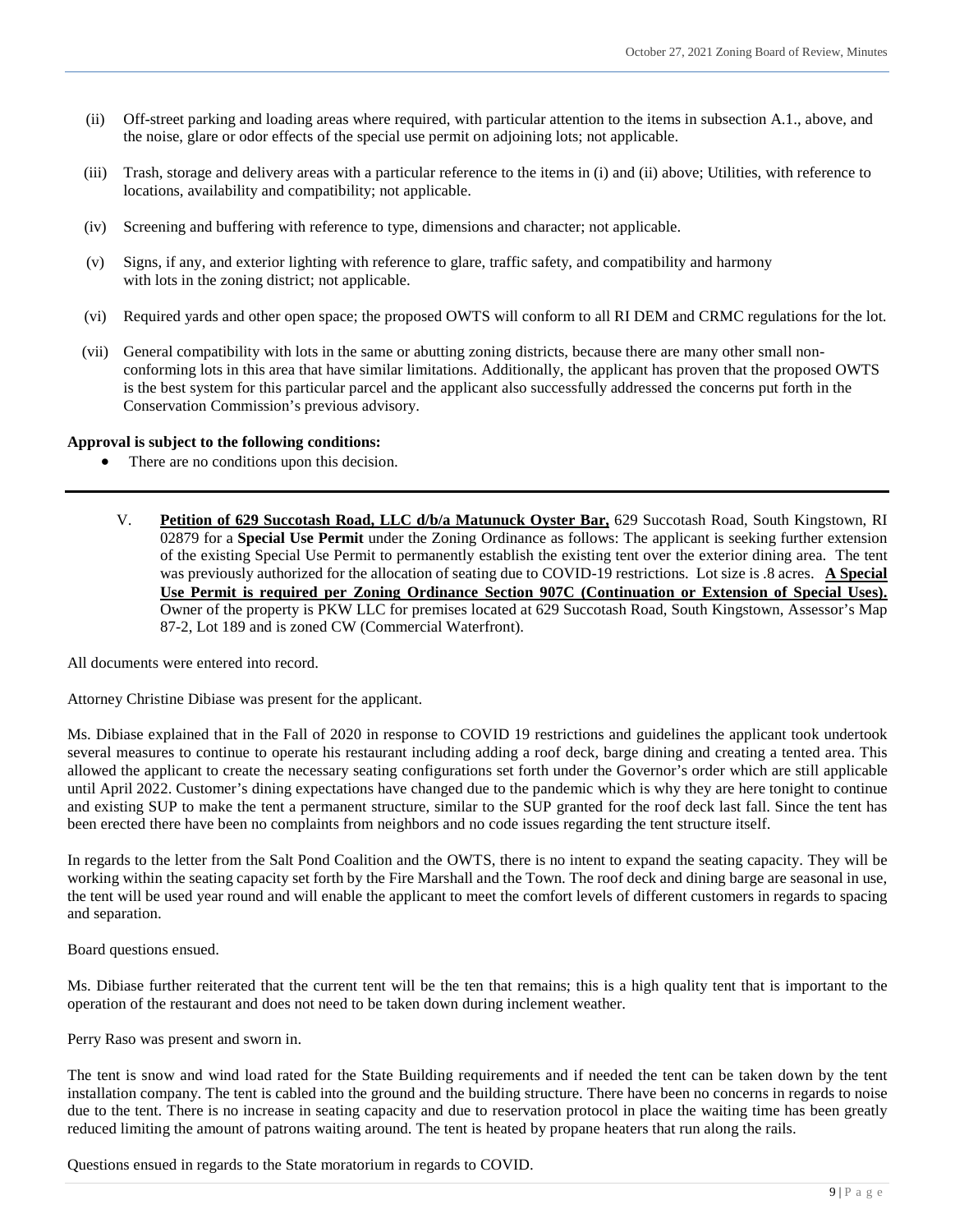Ms. Goins explained that there was an executive order that has now become State Law that cities and towns cannot enforce certain provisions of zoning ordinances related to expansion of bars and restaurants. In response the former Town Manager implemented an emergency permitting process whereby the Building Official can issue temporary permits.

Mr. Brown asked questions in regards to lot coverage, heating and State building code and OWTS capacity.

Discussion ensued in regards to lot coverage and septic capacity.

Mr. Raso explained the OWTS and that they are required by RI DEM to get monthly testing which they have always passed and they have met the required limits.

Ms. Goins recommended that if the Board is inclined to approve this petition that the lot coverage with the tent calculations be submitted and verified by the Building Official to make sure lot coverage was not exceeded, if the lot coverage was exceeded that would pose an issue as a dimensional variance cannot also be granted.

Discussion ensued in regards to what constitutes to lot coverage.

Mr. Brown asked about encroachment on the State Highway (Succotash Road).

Ms. Dibiase stated that they submitted a letter to RI DOT in regards to the acquisition of the area of encroachment.

Mr. Gorman advised that any decision may need to contingent on the acquisition of the State owned property.

Ms. Dibiase stated that the State is aware of the encroachment.

Mr. Raso stated that in the past he was able to purchase other strips of State owned land.

Mr. Cagnetta asked if anyone in the audience wished to speak.

Paul Hooper, 636 Succotash Road was sworn in and testified that he is here tonight to reflect. He stated that there is a limit to how much frontage you can purchase from the State and that you cannot encroach on the State property. There is a propane tank and a new heating system encroaching on State property. He stated that in the past he was assured that the other work being done was temporary and but then became permanent. He wants to know where the Town stands on the escalation of the property, there are now tents, traffic cones, outside freezers, propane tanks and is asking that the Board remain fair to all parties.

Mr. Raso stated that he has not been cited by either the State or any other agencies for any of the violations that the objector stated.

Ms. Dibiase reviewed the application and how they have met the requirements for the granting of a SUP.

Board questions ensued in regards to the heater and the propane tanks.

Mr. Raso stated that the existing propane tank was placed there several years ago, prior to the tent, and received CRMC approval.

Ms. Goins stated that this would be a conditional approval based on obtaining a permanent approval from CRMC, they currently have a temporary permit which once expired will need to be made permanent.

The Board had no more questions.

Board discussion ensued.

Whereas a motion was made

# **The Motion is as Follows:**

**The following motion, made by Mr. Daniels and duly seconded by Mr. Charkowick Motion passed unanimously 5-0 (T. Daniels-Aye, C. Charkowick-Aye, S. Walsh-Aye, W. Rosen-Aye, R. Cagnetta-Aye)**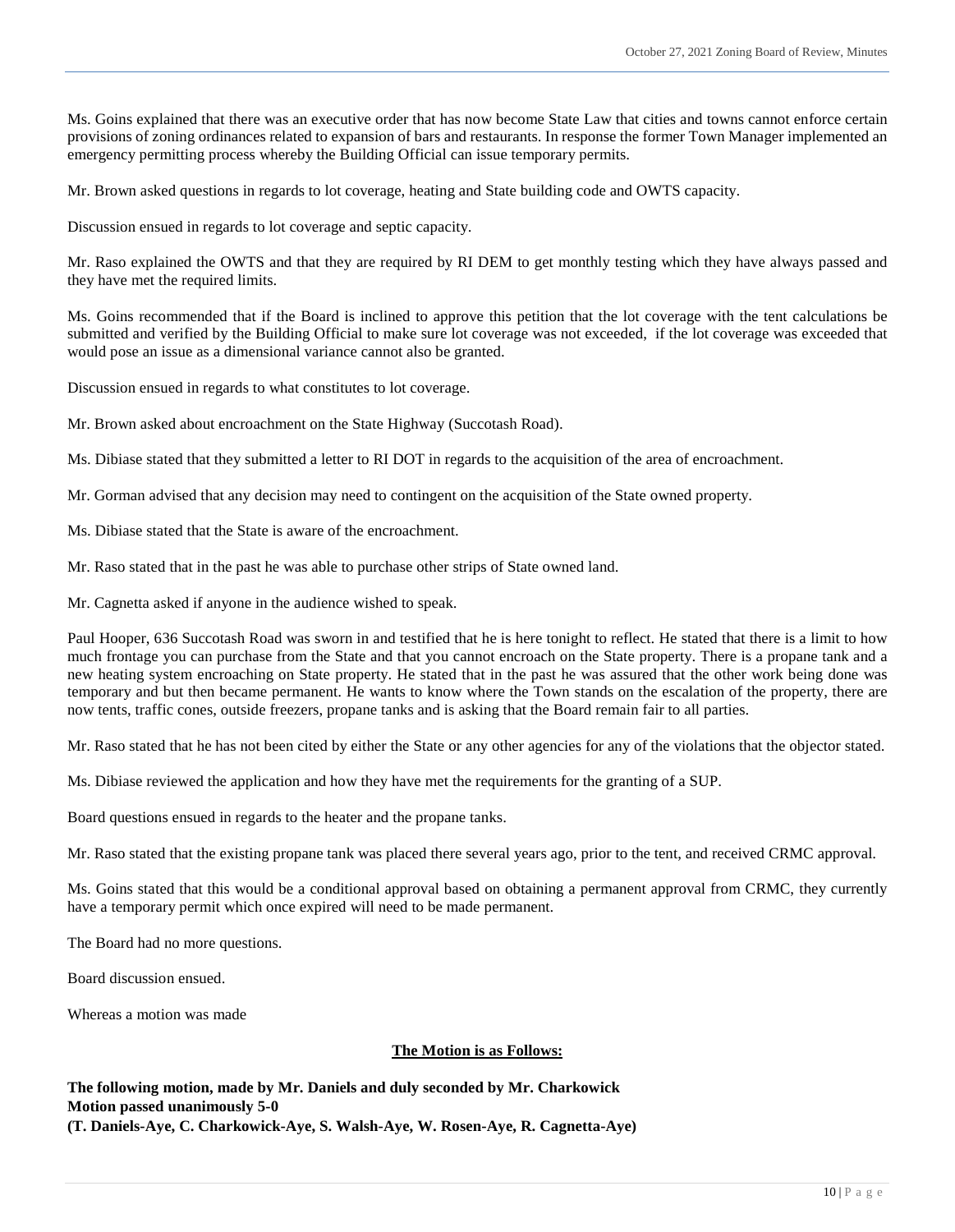At a meeting held on October 27, 2021 regarding the Petition of 629 Succotash Road, LLC d/b/a Matunuck Oyster Bar, 629 Succotash Road, South Kingstown, RI 02879 for a Special Use Permit under the Zoning Ordinance as follows: The applicant is seeking further extension of the existing Special Use Permit to permanently establish the existing tent over the exterior dining area. The tent was previously authorized for the allocation of seating due to COVID-19 restrictions. Lot size is .8 acres. A Special Use Permit is required per Zoning Ordinance Section 907C (Continuation or Extension of Special Uses). Owner of the property is PKW LLC for premises located at 629 Succotash Road, South Kingstown, Assessor's Map 87-2, Lot 189 and is zoned CW (Commercial Waterfront).

# **The following individuals spoke as representatives of the applicant:**

- Attorney Christine Dibiase
- Perry Raso

# **The following spoke in opposition to the petition:**

Paul Hooper, 636 Succotash Road

# **The following materials were entered into the record:**

- Application with Cover Letter and Exhibit A signed and dated September 15, 2021; Owner Authorization signed and notarized September 13, 2021; Boundary Survey Plan prepared by DiPrete Engineering dated October 26, 2016 with revisions on November 9, 2016 and September 8, 2021 and stamped by Michael Gavitt, PLS; Correspondence, Check and Survey Plan to RIDOT dated October 22, 2021
- 200' Radius Map and Abutter's List; Legal Notice; Proof of Certified Mailings and Notarized Affidavit of Mailing
- Correspondence
	- o Salt Pond Coalition, 50 Bend Road, Charlestown, received October 25, 2021

# **Findings of Fact:**

- 1. The Board finds that the special use is specifically authorized by this Ordinance, because a Special Use Permit is required per Zoning Ordinance Section 907C (Continuation or Extension of Special Uses).
- 2. The Board finds that the special use meets all of the criteria set forth in the subsection of this Ordinance authorizing such special use, because the testimony and documentation presented support the necessary criteria as defined within the Ordinance.
- 3. The Board finds that granting of the special use permit will not alter the general character of the surrounding area or impair the intent or purpose of this Ordinance or the Comprehensive Plan of the Town. In so doing, the Board has considered whether or not satisfactory provisions and arrangements have been or will be made concerning, but not limited to the following matters, where applicable:
	- (i) Ingress and egress to the lot and to existing or proposed structures thereon with particular reference to automotive and pedestrian safety and convenience, traffic flow and control, and access in case of fire, emergency or catastrophe; ingress and egress is existing and established.
	- (ii) Off-street parking and loading areas where required, with particular attention to the items in subsection A.1., above, and the noise, glare or odor effects of the special use permit on adjoining lots; because off-street parking and loading areas are existing and remain the same. Allowing the tent to be a permanent structure will not cause any additional noise, glare or odor effects.
	- (iii) Trash, storage and delivery areas with a particular reference to the items in (i) and (ii) above; Utilities, with reference to locations, availability and compatibility; because trash, storage and delivery areas are already established on site. Utilities are existing and not impacted by the granting of this SUP.
	- (iv) Screening and buffering with reference to type, dimensions and character; not applicable, all screening and buffering are already pre-existing.
	- (v) Signs, if any, and exterior lighting with reference to glare, traffic safety, and compatibility and harmony with lots in the zoning district; there is no additional signage or exterior lighting required.